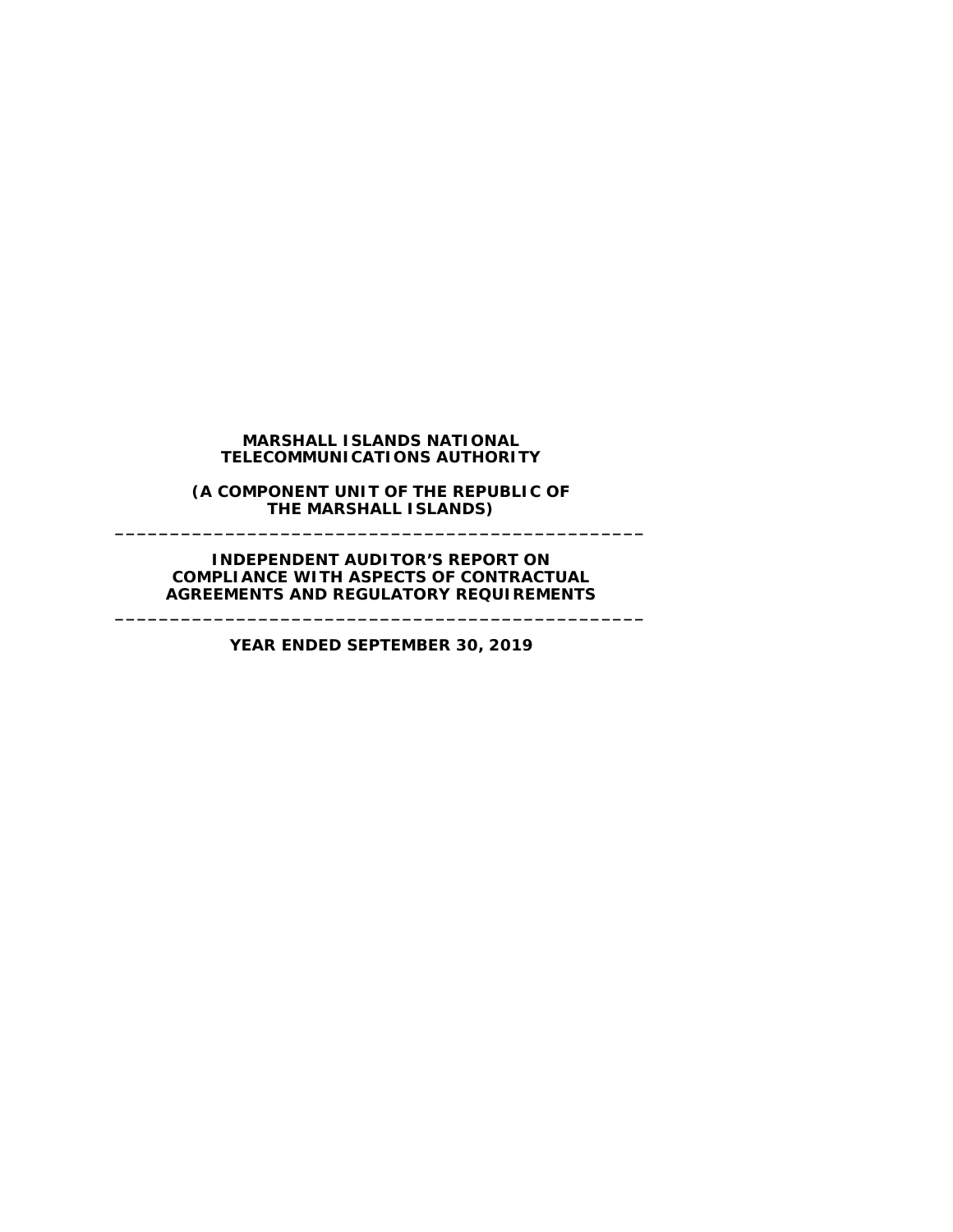# **Deloitte.**

Deloitte & Touche LLP 361 South Marine Corps Drive Tamuning, GU 96913-3973 USA

Tel: +1 (671) 646-3884 Fax: +1 (671) 649-4265

www.deloitte.com

#### **INDEPENDENT AUDITOR'S REPORT ON COMPLIANCE WITH ASPECTS OF CONTRACTUAL AGREEMENTS AND REGULATORY REQUIREMENTS**

Board of Directors Marshall Islands National Telecommunications Authority:

We have audited, in accordance with auditing standards generally accepted in the United States of America and the standards applicable to financial audits contained in *Government Auditing Standards* issued by the Comptroller General of the United States, the financial statements of the Marshall Islands National Telecommunications Authority (NTA), which comprise the statement of net position as of September 30, 2019, the related statements of revenue, expenses and changes in net position, and of cash flows for the year then ended, and the related notes to the financial statements, and have issued our report thereon dated June 1, 2020. In accordance with *Government Auditing Standards*, we have also issued our report dated June 1, 2020, on our consideration of NTA's internal control over financial reporting and on our tests of its compliance with certain provisions of laws, regulations, contracts and grant agreements and other matters. No reports other than the reports referred to above and our Schedule of Findings and Responses related to our audit have been furnished to management.

In connection with our audit, we noted that NTA failed to comply with the terms, covenants, provisions, or conditions of their loan, grant, and security instruments as set forth in 7 CFR Part 1773, *Policy on Audits of Rural Utilities Service Borrowers*, §1773.33 and clarified in the Rural Utilities Service (RUS) policy memorandum dated February 7, 2014, insofar as they relate to accounting matters as enumerated below:

Finding No. 1

Criteria: Section 5.12, *TIER Requirement*, of the RUS Loan Agreements stipulates that NTA shall maintain a TIER rate of 1.5 from December 31, 2012 until maturity of the loans.

Condition: For the year ended September 30, 2019, NTA achieved a 1.13 average TIER ratio.

Auditee Response: Management has put in place plans to increase revenue sources for instance the 4G revenue stream. Management has also taken steps to minimise purchases and expenses to critical needs only in order to reduce cost.

Our audit was not directed primarily toward obtaining knowledge of such noncompliance. Accordingly, had we performed additional procedures, other matters may have come to our attention regarding NTA's noncompliance with the above-referenced terms, covenants, provisions, or conditions of the contractual agreements and regulatory requirements, insofar as they relate to accounting matters.

In connection with our audit, we noted certain matters regarding NTA's accounting and records to indicate that NTA did not:

- Maintain adequate and effective accounting procedures;
- Utilize adequate and fair methods for accumulating and recording labor, material, and overhead costs, arid the distribution of these costs to construction, retirement, and maintenance or other expense accounts;
- Reconcile continuing property records to the controlling general ledger plant accounts;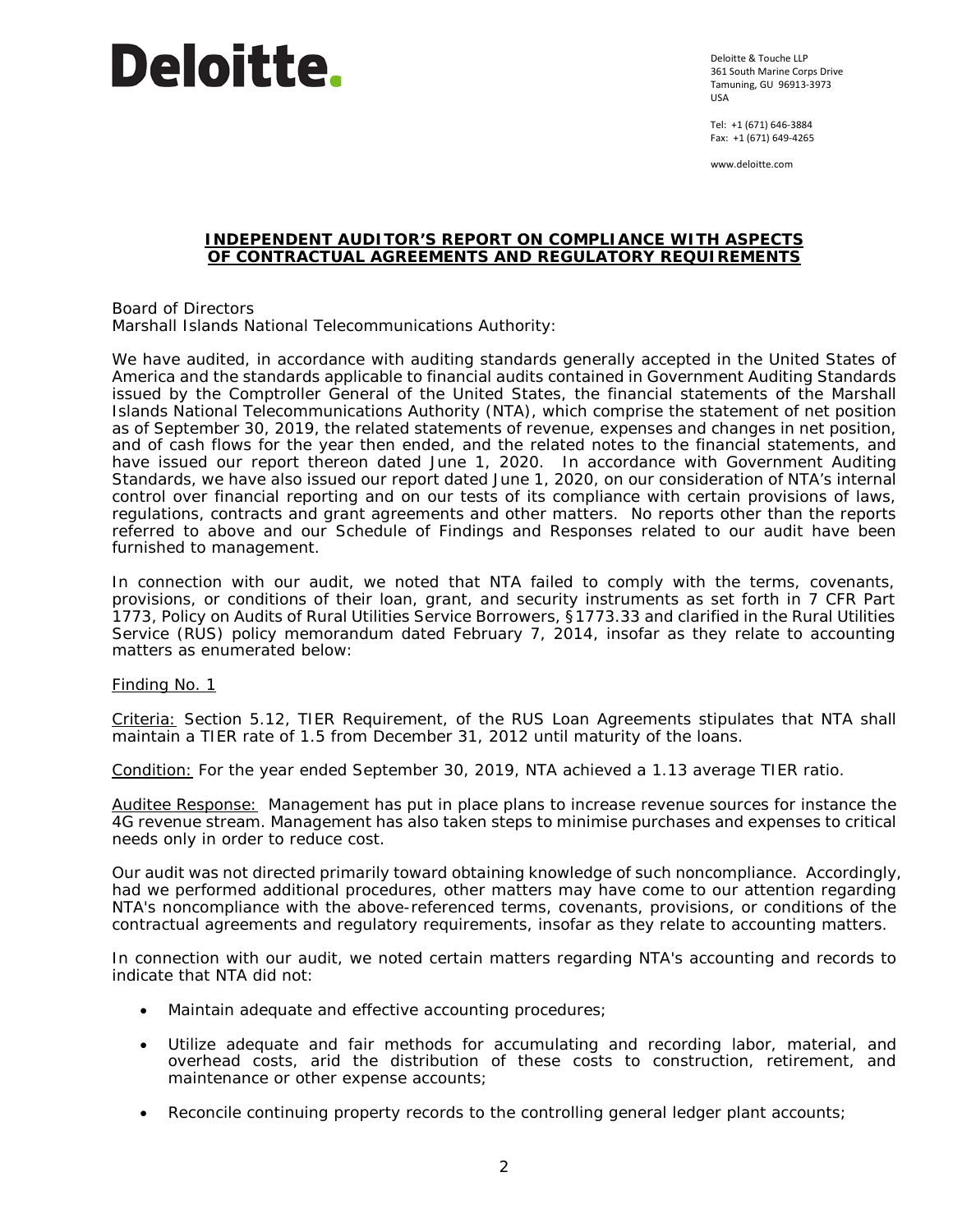## **Deloitte.**

- Clear construction accounts and accrue depreciation on completed construction;
- Record and properly price the retirement of plant;
- Seek approval of the sale, lease or transfer of capital assets and disposition of proceeds for the sale or lease of plant, material, or scrap;
- Maintain adequate control over materials and supplies;
- Prepare accurate and timely Financial and Operating Reports;
- Obtain written RUS approval to enter into any contract for the management, operation, or maintenance of the borrower's system if the contract covers all or substantially all of the telecommunications system;
- Disclose material related party transactions in the financial statements, in accordance with requirements for related parties in generally accepted accounting principles;
- Record depreciation in accordance with RUS requirements (See RUS Bulletin 183-1, Depreciation Rates and Procedures);
- Comply with the requirements for the detailed schedule of deferred debits and deferred credits; and
- Comply with the requirements for the detailed schedule of investments.

These matters are enumerated below:

### Finding No. 2

Criteria: Effective internal control over financial reporting necessitates that general ledger balances agree to underlying sub ledgers and that reconciliations be timely performed and independently reviewed.

Condition: During the year ended September 30, 2019, we noted the following:

- 1. Deferred revenues were not timely reconciled. A \$177,185 misstatement was subsequently identified and corrected during the audit process.
- 2. Outstanding projects recorded within Plant under Construction account were not timely monitored and completed projects were not timely transferred to capital assets in service. This matter was subsequently corrected.
- 3. Net travel advances had an outstanding balance of \$65,231. NTA employees and officers are required to submit travel liquidation reports within 30 days upon return from official travel. However, the lack of travel report submission causes a delay in the liquidation process. A \$53,782 misstatement was subsequently identified and corrected.
- 4. NTA reported an unreconciled cash credit balance of \$70,539. This amount was corrected during the audit process.
- 5. Accounts receivable general ledger (GL) balance was not timely reconciled with the subsidiary ledger. Reconciliation was subsequently performed during the audit process.
- 6. Due from external carriers was not timely reconciled and collected. Reconciliation subsequently occurred during the audit process.